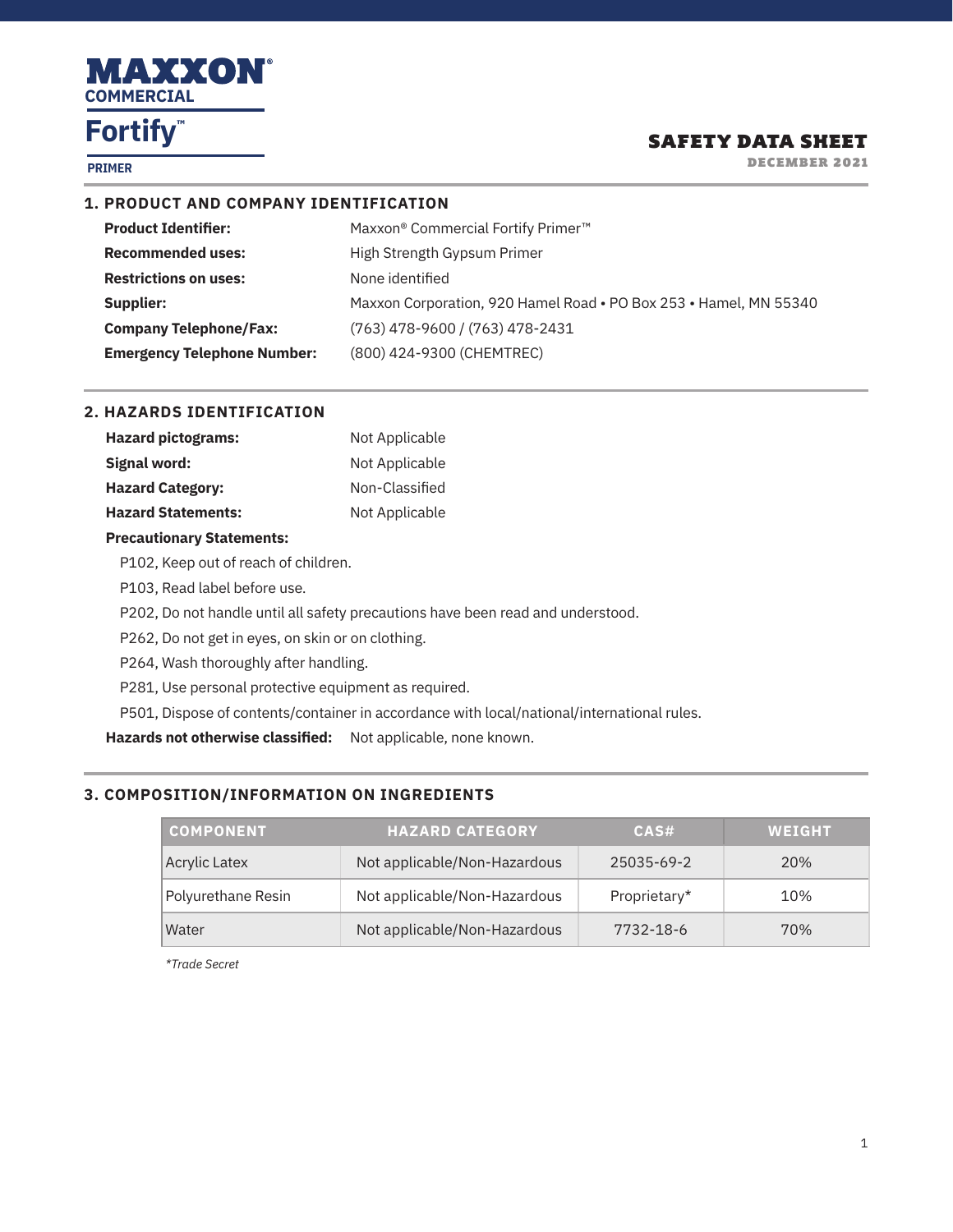

**PRIMER**

## SAFETY DATA SHEET

DECEMBER 2021

|           | <b>4. FIRST AID MEASURES</b> |  |
|-----------|------------------------------|--|
| Indoctod: |                              |  |

| Ingested:               | Seek immediate medical attention. Do not induce vomiting. Should vomiting<br>occur, be sure to keep the victim's head below hips to avoid aspiration of<br>vomitus into the lungs.                                     |
|-------------------------|------------------------------------------------------------------------------------------------------------------------------------------------------------------------------------------------------------------------|
| If Inhaled:             | Remove to fresh air. Obtain medical attention if asthma-like symptoms or other<br>symptoms develop.                                                                                                                    |
| Eye contact:            | Immediately flush eyes with plenty of water for at least 15 minutes. Remove<br>contact lenses if present and easy to do. If symptoms persist, consult a doctor.                                                        |
| <b>Skin contact:</b>    | Immediately remove all contaminated clothing. Rinse with water thoroughly.<br>Get medical advice if irritation develops or persists. SOLVENTS SHOULD NOT<br>BE USED because they can carry the irritant into the skin. |
| <b>Additional Info:</b> | Observe for any symptoms for several hours after exposure. Follow up with<br>medical attention if symptoms develop.                                                                                                    |

### **5. FIRE FIGHTING MEASURES**

| <b>General Info:</b>                 | Do not breath fumes.                                                                                                                                                                        |
|--------------------------------------|---------------------------------------------------------------------------------------------------------------------------------------------------------------------------------------------|
|                                      | Extinguishing method/equipment: Carbon Dioxide (CO2), water (H2O), dry chemical, foam. Firefighters should<br>wear self-contained breathing apparatus (SCBA) and full protective equipment. |
| <b>Hazardous Decomposition Info:</b> | Fumes from burning dried film may give off carbon monoxide and<br>carbon dioxide.                                                                                                           |

## **6. ACCIDENTAL RELEASE MEASURES**

| and emergency procedures:    | Keep unnecessary personnel away. Wear appropriate protective equipment<br>and clothing during clean-up. Avoid breathing vapors. Ventilate area if easy to<br>do so. Contact local authorities if significant spillages cannot be contained. For<br>personal protection, see Section 8 of the SDS. |
|------------------------------|---------------------------------------------------------------------------------------------------------------------------------------------------------------------------------------------------------------------------------------------------------------------------------------------------|
| <b>Containment Equipment</b> |                                                                                                                                                                                                                                                                                                   |
| and Procedures:              | Large Spills – Absorb with Fuller's earth or similar material, and dispose of<br>in landfill in compliance with local statutes. Small Spills - Squeegee, broom<br>or flush material to nearest floor drain; or mop up and depose of in landfill in<br>compliance with local statues.              |

## **Safe Handling Precautions:** For professional use only. Avoid skin/eye contact. Wash after using and before eating or smoking. **Recommendations for Storage:** Must be protected from freezing. Store out of direct sunlight.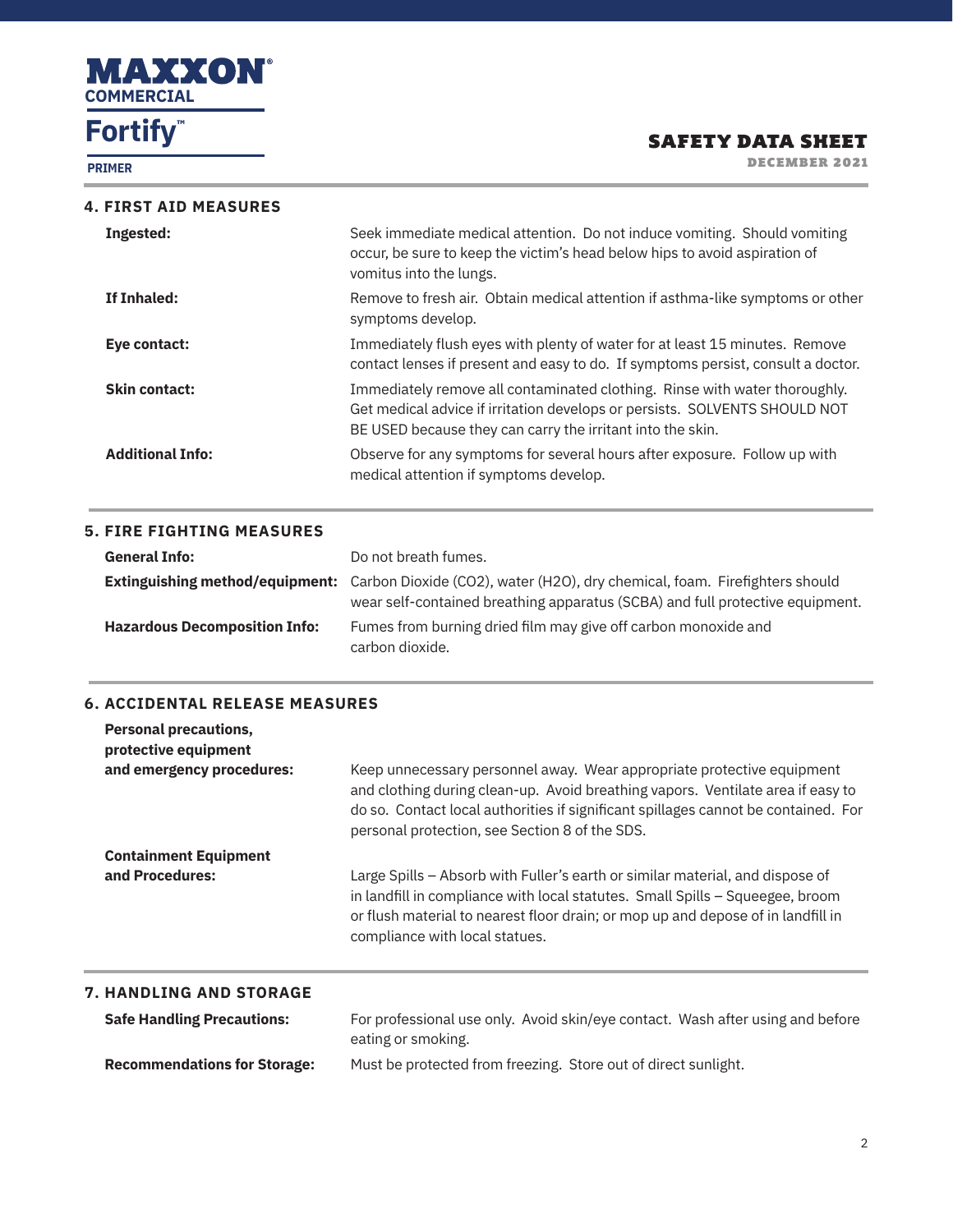

**PRIMER**

## SAFETY DATA SHEET

DECEMBER 2021

### **8. EXPOSURE CONTROLS / PERSONAL PROTECTION**

| <b>General Engineering Controls:</b> | Avoid breathing vapors directly from container. Use adequate ventilation.                                                                      |
|--------------------------------------|------------------------------------------------------------------------------------------------------------------------------------------------|
| <b>Work Clothing:</b>                | Protective work clothing which covers skin and prevents exposures.                                                                             |
| <b>Eye/Face Protection:</b>          | Wear safety goggles or face shield.                                                                                                            |
| <b>Skin Protection:</b>              | Protective work clothing which covers skin and prevents exposures.                                                                             |
| <b>Respiratory Protection:</b>       | Use adequate ventilation.                                                                                                                      |
| <b>Additional Information:</b>       | Observe good chemical hygiene practices. Do not smoke or eat while using this<br>product. Wash hands or exposed skin after using this product. |

#### **9. PHYSICAL AND CHEMICAL PROPERTIES**

| Liquid          |
|-----------------|
| White           |
| Mild, Sweet     |
| Complete        |
| 212 °F (100 °C) |
| Not Available   |
| 32 °F (0 °C)    |
| <b>None</b>     |
| 9               |
| 1.06            |
| >1              |
| Not Available   |
| N/A             |
| 9.0             |
|                 |

#### **10. STABILITY AND REACTIVITY**

| General:                       | This product is stable under non-reactive under normal conditions of use.<br>Product is not subject to hazardous polymerization. |
|--------------------------------|----------------------------------------------------------------------------------------------------------------------------------|
| <b>Incompatible materials:</b> | Strong oxidizing agents, strong acids.                                                                                           |
| <b>Decomposition Products:</b> | No decomposition products known. Toxic substances may be released<br>in the event of a fire.                                     |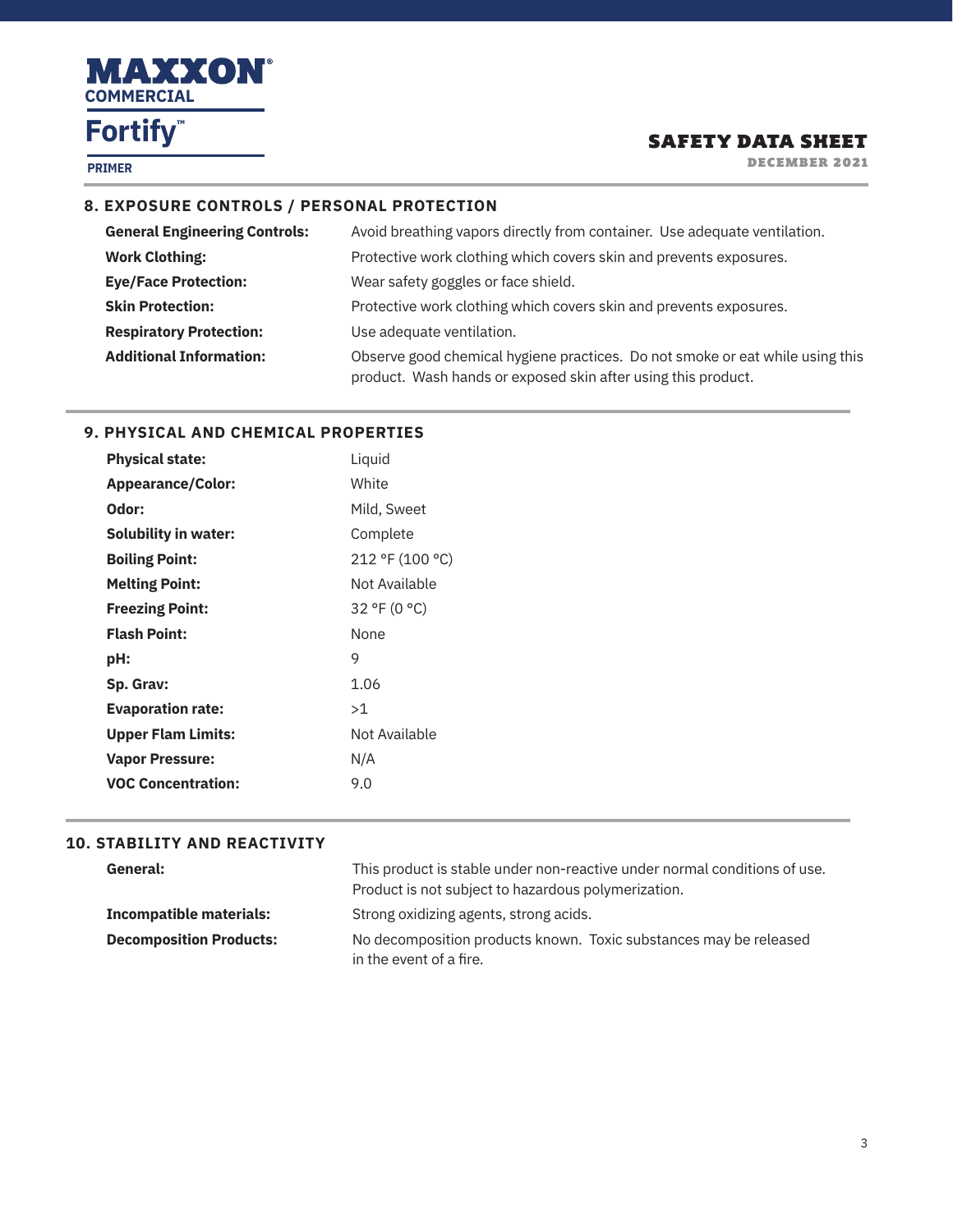

**PRIMER**

## SAFETY DATA SHEET

DECEMBER 2021

#### **11. TOXICOLOGICAL INFORMATION**

| <b>General Information:</b>             | Very low acute toxicity. Treatment of overexposure should be directed at the<br>control of symptoms.                                                    |
|-----------------------------------------|---------------------------------------------------------------------------------------------------------------------------------------------------------|
| <b>Toxicological Information</b>        |                                                                                                                                                         |
| (product):                              | Prolonged inhalation may be harmful to human health. Irritating in case of skin<br>or eye contact. May be harmful if swallowed or in contact with skin. |
| <b>Likely Routes of Exposure:</b>       | Inhalation of vapors, dermal.                                                                                                                           |
| <b>Carcinogenicity or mutagenicity:</b> | Not known to be carcinogenic.                                                                                                                           |
| <b>Sensitization:</b>                   | Product is not expected to be a sensitizer.                                                                                                             |
|                                         |                                                                                                                                                         |

#### **12. ECOLOGICAL INFORMATION**

**General Information: Not Applicable**

#### **13. DISPOSAL CONSIDERATIONS**

| <b>Product Disposal:</b>   | Major spills should be collected for disposal. Minor spills may be flushed to<br>sewer if permitted by state, federal and local regulations. |
|----------------------------|----------------------------------------------------------------------------------------------------------------------------------------------|
| <b>Container Disposal:</b> | Dispose in accordance with state, federal and local regulations.                                                                             |

#### **14. TRANSPORTATION INFORMATION**

| DOT:         | Not Regulated |
|--------------|---------------|
| IMO/IMDG:    | Not Regulated |
| <b>IATA:</b> | Not Regulated |
| Other:       | Not Regulated |
| Comments:    | Not Regulated |

## **15. REGULATORY INFORMATION**

| <b>TSCA:</b>                          | Not Regulated                                       |
|---------------------------------------|-----------------------------------------------------|
| <b>CERCLA RQ:</b>                     | Not Regulated                                       |
| <b>SARA 311/312:</b>                  | Not Regulated                                       |
| <b>SARA 313:</b>                      | Not Regulated                                       |
| <b>California Prop 65 Substances:</b> | Not Regulated                                       |
| <b>Canadian DSL:</b>                  | Not Regulated                                       |
| <b>WHMIS:</b>                         | Health (3) Flammability (1) Reactivity (2) PPE (H). |